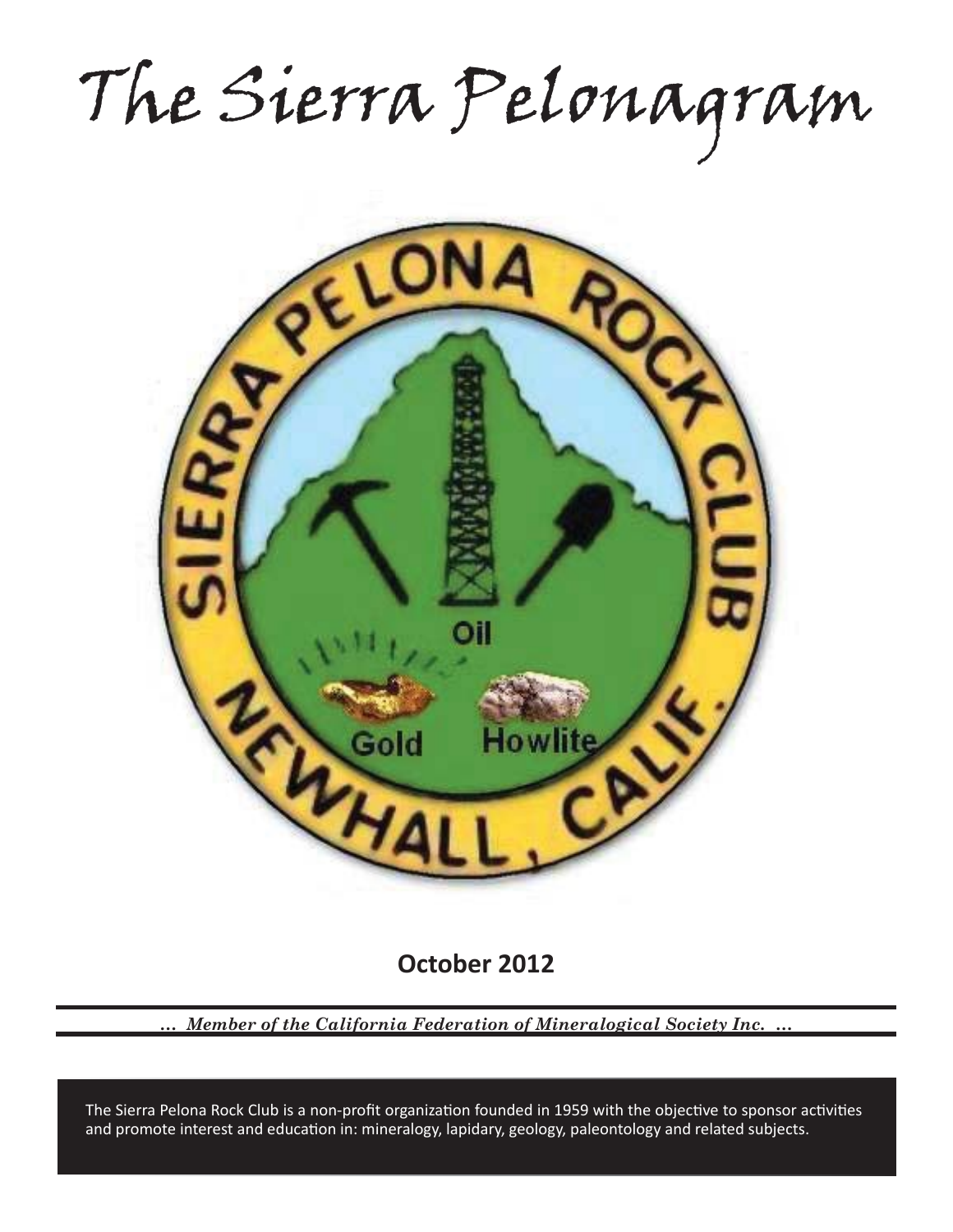#### **TOURMALINE**

*Tourmaline* has become a favorite gemstone among jewelry designers, and gem collectors the world over. Since it is available in a wide variety of colors, it is ideally suited to almost anyone's taste. Tourmaline also is known for displaying several colors in the same gemstone. These *bi-color* or *tri-color* gems are formed in many combinations; gemstones with clear color distinctions are highly prized. One multi-color variety is known as *watermelon tourmaline,* and features green, pink, and white colors bands; to resemble its namesake, the gemstone is cut into thin slices having a pink center, white ring, and green edge. Tourmaline is found in many localities including Brazil, Afghanistan, East Africa, and the USA.



#### **OPAL**

The name *opal* derives from the Greek *Opallos*, meaning "to see a change (of color)." Opals range in color from milky white to black with flashes of yellow, orange, green, red, and blue. An opal's beauty is the product of contrast between its color play and its background. Opal is a formation of non-crystalline silica gel that seeped into crevices in the sedimentary strata. Through time and nature's heating and molding processes, the gel hardened into the form of opals. The opal is composed of particles closely packed in spherical arrangements. When packed together in a regular pattern, a three-dimensional array of spaces are created that give opal its radiance.

#### **October Birthdays**

Omid Aeen Oct. 4 Deb D'Agostino Oct 26 Barbara Farrar Just Oct. Candice Jones Oct 10



# **Officers:**

President – Ron Lawrence Vice-President – Bill Webber Secretary: Heidi Webber Treasurer – Greg Mazourek Federation Director (CFMS/AFMS) – Shep Koss

# **Chairpersons:**

Claim - Mike Serino Donation Rock Table - Akiko Strathmann Facebook--Greg Langewisch Field Trips – Greg Langewisch Historian - Frank Humelbaugh Hospitality – Evelyn Velie Membership – Janelle Williams Pelonagram Publisher, Editor – Heidi Webber Programs – Shep Koss Publicity –Open Storage - Vlad Litt Sunshine - Brigitte Mazourek Website – Greg Mazourek

The Sierra Pelona Rock Club, is a member of the California and American Federation of Mineralogical Societies, Inc. (CFMS/AFMS). The general club meetings (Open to the public) are at 7:30 PM, on the 3rd Tuesday of each month at:

# **The Clubhouse of the Greenbrier Mobile Estates EAST 21301 Soledad Canyon Rd Canyon Country, CA 91351**

Contact the Club or the Sierra Pelonagram Editor at:

**Sierra Pelona Rock Club P.O. Box 221256 Newhall, Ca. 91322** Or e-mail: hwebber@pacbell.net *Visit the SPRC website http://www.sierrapelona. com/*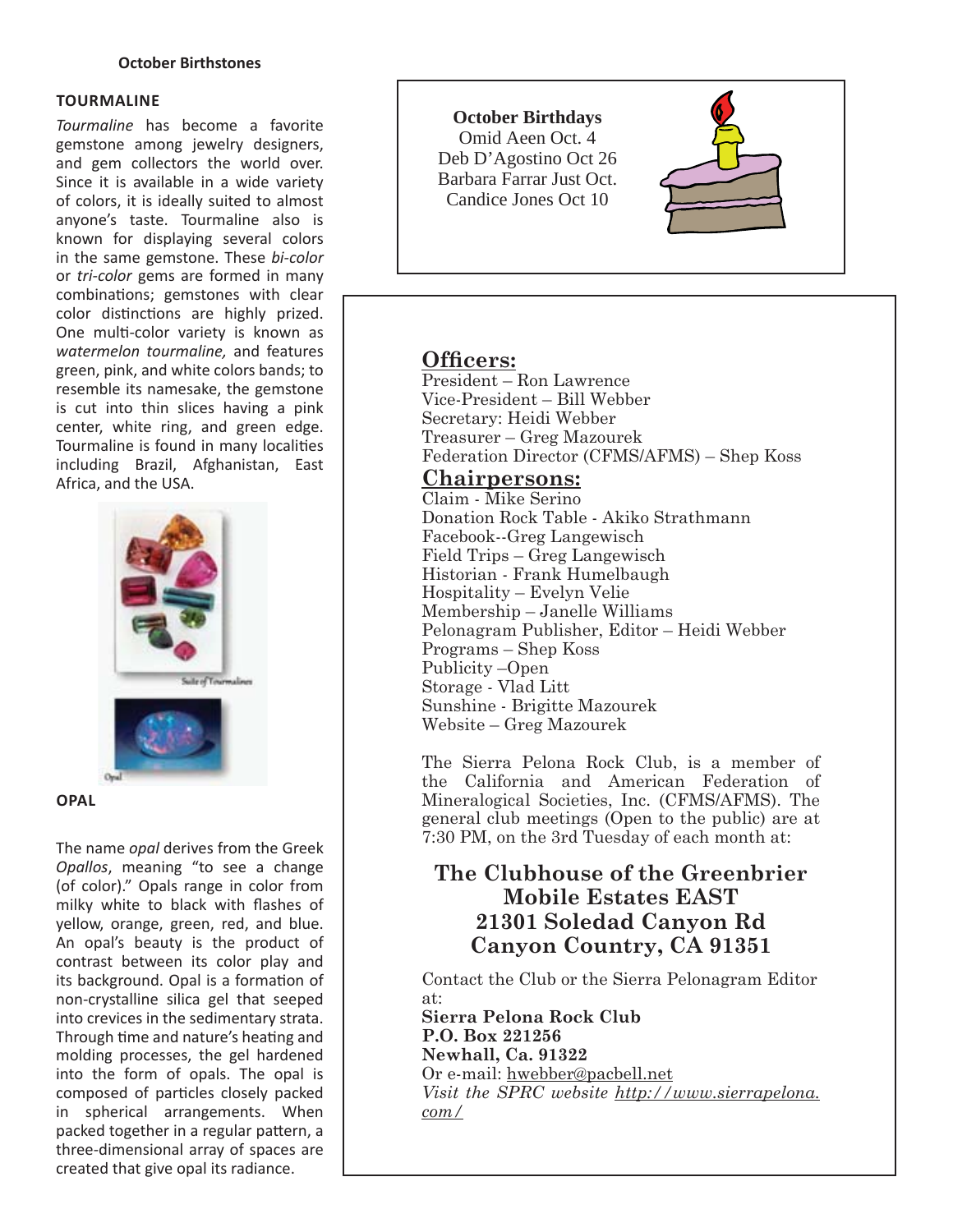A good friend of mine from another club was saying something nice about our club on Face Book the other day and by accident spelled our club's name wrong. I also remember a member of our club mispronouncing the club's name a while back.

 I want to take advantage of this presidents message to make sure all our members, new and old, know something about the club they are part of.

 I may be off a little on these dates but as I was told, a group of like-minded rockhounds got together to form a rock club sometime in 1955. It started small but was fair size in 1957 with regular



meetings and in 1959 petitioned the California Federation of Mineralogical Societies, Inc. to become an official part of their organization.

 They took their name from a well-known mountain range just north of our valley called Sierra Pelona or Bald Mountains and set up by-laws and rules of order.

 As they grew they got involved in the community with park clean ups and even were part of the Saugus train station's relocation to its current location near W. S. Hart park.

 The club was mentioned in the local paper many times and even received a letter of accommodation from the community.

 Working together with the Del Air club and the Woodland Hills Rockchipers our club put on one of the best rock shows for many years. The locations changed from Devonshire Downs to a park near Victory in Van Nuys but were a big event.

 I was around to work the last three or four shows but this all ended some ten years ago. For a few years our club shrank as people moved away or moved on to, shall we say, greener collecting areas.

 We have always had a claim or two with the club. Mike Moreno talks about a gold claim just before Randsburg and I understand Rainbow Ledge, a well-known collecting area, was ours many years ago.

 Our Travertine claim has been in the club for maybe thirty years and is likely the most popular collecting area in Southern California. The material at our new claim is easy to work, once you get it out, and makes beautiful slabs and cabs so I'm sure it will be very popular also.

 Know that as a member of The Sierra Pelona Rock Club you have a history that goes back as far or further than any of the other clubs and we have always been on the leading edge.

With two claims and interesting field trips and outings I consider us the best club around.

 Enjoy participating in club activities and do your part to continue the long history that you are part of.

Ron Lawrence President Sierra Pelona Rock Club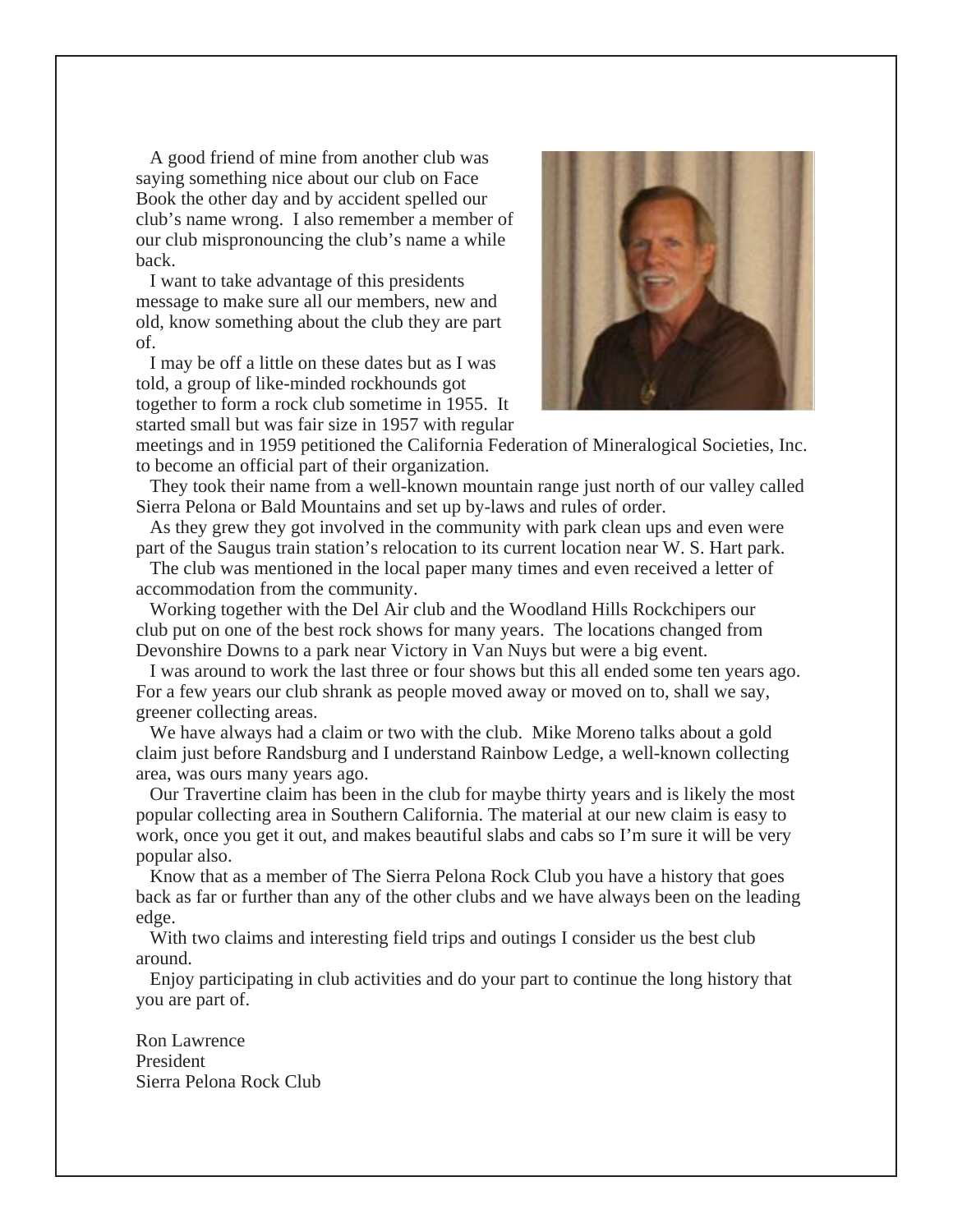#### **SPRC Business Meeting**

#### October 2, 2012 Greenbriar Estates Clubhouse

 The meeting was called to order at 7:10pm. In attendance was Dianne Southwell, Evelyn Velie, Greg Langewisch, Shep Koss, Frank Humelbaugh, Greg Mazourek and Bill and Heidi Webber. A quorum was met and the meeting commenced. Ron Lawrence was out of town; Bill Webber ran the meeting.

 We discussed product for Lombardi next weekend. This is our main fundraiser of the year and we need people to man our table both days. Heidi said she would put out an email reminding members and asking for assistance. We need to get shells from Ron and Akiko Strathmann as we understand they have a couple of buckets. Evelyn is going to look for necklace chain so she can make some stone necklaces for Lombardi to sell. Frank Humelbaugh donated some shells and a nice mesquite branch that will be good for displaying necklaces and other items.

 Shep said the October program would be a Tree of Life video and asked that samples of petrified wood in all forms be brought (pieces, slabs, polish, etc.).

 Shep wants to invite Shirley Brown for the November meeting. Her fee is \$100 plus 35 cents a mile, with approximately 70 miles to travel. She will give an "A to Z" program on Silver Art Clay, will make a piece of jewelry and bake it in a kiln as part of the program. Greg M. made a motion to pay the approximately \$125 for the program. Shep seconded and the motion was passed unanimously. (Shep has since received confirmation that she will do the program.)

Dianne said she is still doing the publicity, but she needs someone to step in for her.

 Greg L. said the October field trip will be to the rose quartz collecting site on Saturday, October 20. Shep recommended high-clearance vehicles be taken, not sedans. Carpooling will be available as always and Shep said there is a site where sedans can be driven to, parked and go the rest of the way in an appropriate vehicle. Greg will be sending emails with further details as the date gets closer. November's field trip will be to Wiley's Well, which is also a Federation field trip. He said this should be an over-night trip because of the distance.

 Dianne said she would like to see guests, upon being introduced to the members, be asked a question or two to ferret out their interests and experiences in collecting. This will also help members have a conversation opener during the open portion of the meeting.

 Shep said he would write a check to the Federation for the coins collected, which is due in November. He said to check the CFMS website as they are giving some nice prizes. Greg M said that if we should be lucky enough to win one of the prizes, it should be auctioned or raffled off to the membership.

 Shep said that the club waiver form has been updated at the CFMS website. Because we use the same form, Heidi will change it with the old form.

The meeting was adjourned at 7:50pm.

#### **SPRC General Meeting** September 18, 2012 Greenbriar Estates Clubhouse

 The meeting was called to order at 7:40pm. There were 29 members and 4 guests, who were introduced to the members and given a gift of pyrite. Welcome Jeff and Lannie Legler, Steve Justus and Ron Rackliffe.

 After the pledge of allegiance, Ron discussed the upcoming Lombardi Ranch fundraiser. We will be there both Saturday and Sunday October 13 and 14<sup>th</sup>. We need help in running the booth. This is our main fundraiser of the year for the club.

Greg Langewisch discussed the Saturday, September 22<sup>nd</sup> trip to the Onyx claim. Ron also wants to explore surrounding areas that seem promising.

 Shep said the endowment fund, i.e.: Nickel Drive, will be turned in to the CFMS in November. He said we are on the second jar of coins collected.

The meeting was adjourned at 8pm and the Show and Tell program commenced.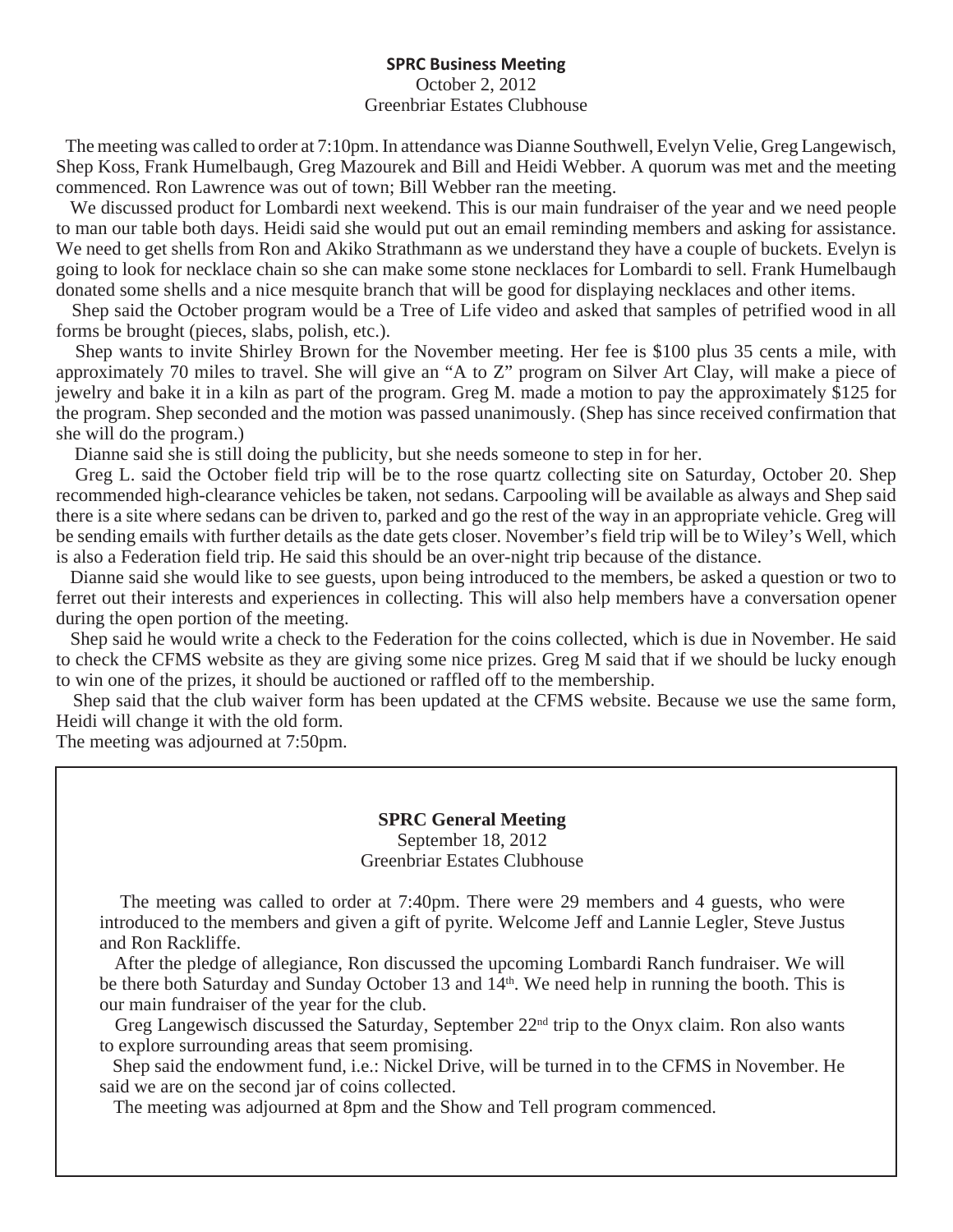

#### **September Field Trip Report**

Greg Langewisch In the early morning on Saturday, September 22nd we headed out in search of rocks and adventure. Our plan was to visit the clubs newest onyx claim, out past Trona. We had a modest group of 9 for this field trip, which included two guests of the club. After several hours of driving we reached the town of Trona, home of Searless Valley



Minerals. From here we drove a few miles into the desert to reach the clubs onyx claim.

 At one point in time, this was a busy onyx claim where a previous owner had constructed a large concrete pad with concrete tables to hold large saws for cutting the freshly mined onyx. About  $\frac{3}{4}$  up the hill was an old rusted out generator about the size of a VW Bug. The weather was just about perfect with some clouds and a slight breeze to help keep us cool while we worked on the onyx. While there was plenty of small float material, the good stuff had to be worked to get a sizable piece. It took a heavy hammer, chisel and sweat to dig out a nice

sized chunk of the onyx. It was hard work, but eventually we all got some of the honey colored rocks. We took a break under a pop up shade to eat some lunch before heading out to the next spot.

 We found our next destination a few miles back on a small dry lake bed that looked like a UFO landing spot (there was a large circular area that looked bleached out and much lighter than its surroundings). From here we traversed some desert roads to arrive at another onyx claim.

This was another well-worked claim, where the previous owners



had actually built a storage shed into the side of the hill which now serves as a country estate to the various desert dwelling

animals. This onyx was a bit softer, lighter and much easier to work. Everyone was able to walk away with their fill of large pieces. The colors were shades of white with many cream colored bands. At the top of the hill was a spectacular view of the valley and surrounding areas.

 After about an hour at this spot we headed back home, stopping off in Ridgecrest for lunch at the local McD's.

 Following lunch, we went our merry ways with another field trip in the books and pounds of rocks in our bags.







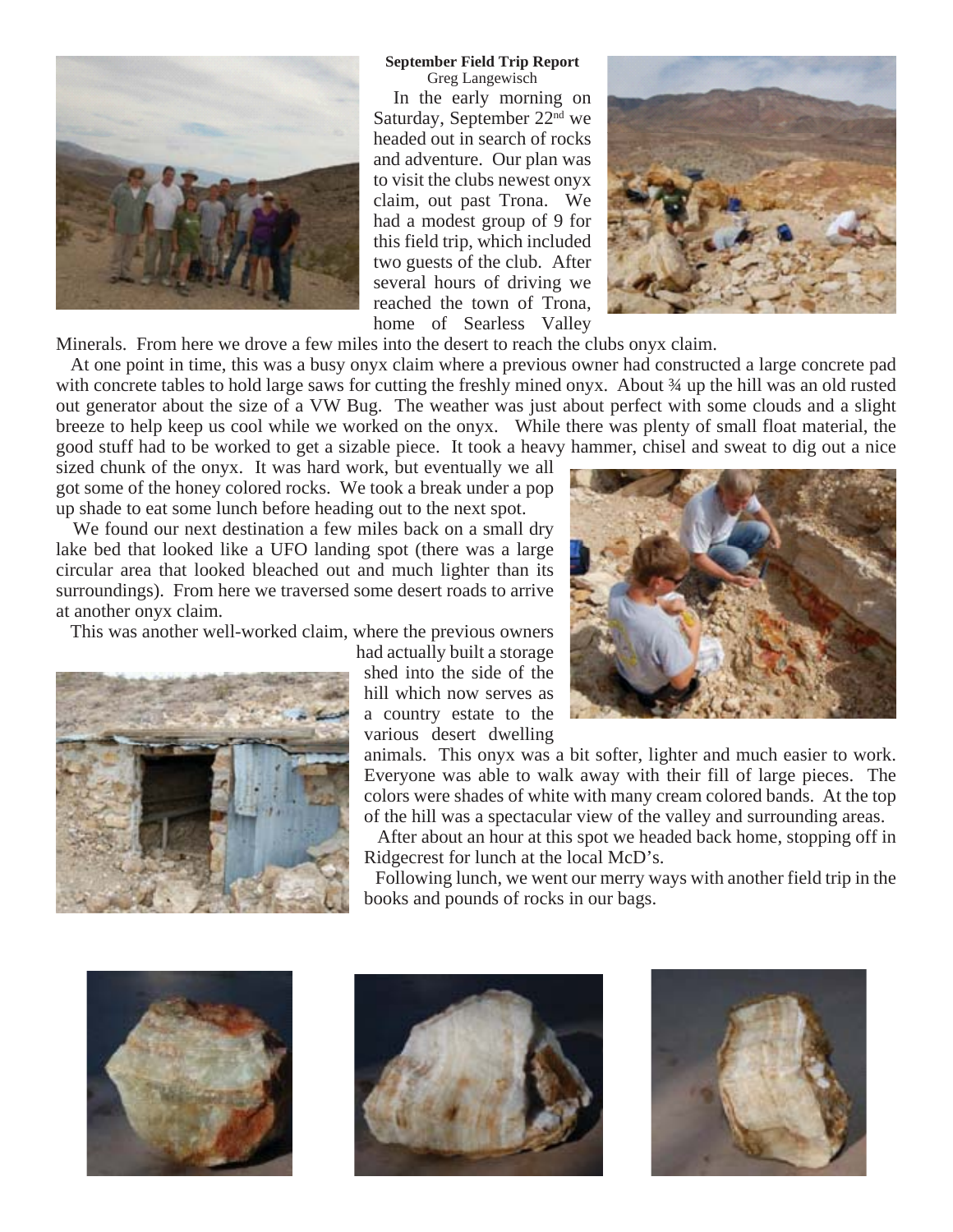# **Quartz** Silicon dioxide  $SiO<sub>2</sub>$

 Quartz is the most abundant and most common mineral on the Earth. It is found in almost every geological environment and also it is at least a component of almost every rock type. It has a hexagonal crystal structure and is made of trigonal crystallized silica. It is most varied in terms of varieties, colors and forms.

 The most important distinction between the types of quartz is that one is of macrocrystalline, which is individual crystal visible to the unaided eye, and the other is microcrystalline or cryptodrystalline varieties, aggregates of crysstals visible only under high magnification. Chalcedony is the generic term for cryptocrystalline quartz. The transparent variety



tends to be macrocrystalline and the cryptocrystalline varieties are either translucent or mostly opaque. The name "quartz" has been derived from the German "Quarz," a Slavic origin. It is the most common material identified as mystical substance maban in the Australian Aboriginal mythology. Pliny the Elder, a Roman naturalist believed quartz to be a permanently frozen ice. According to him, quartz is found near glaciers in the Alps and that the crystals of quartz were fashioned into spheres to cool the hands. It was also known to him the ability of quartz to split light into a spectrum.

 Nicolas Steno's study of quartz made way for the modern crystallography. His discovery states that no matter how distorted a quartz crystal is, the long prism faces always made a perfect 60 degree angle.

## **Major Varieties of Quartz**

Chalcedony - Any of the cryptocrystalline quartz, although usually only used for white or lightly colored material.

Agate - Banded Chalcedony, translucent.

Onyx - Agate, where bands are straight, parallel and also consistent in size.

Jasper - Opaque chalcedony, impure.

Aventurine - Translucent chalcedony with a smaller inclusions (generally mica), which shimmer.

Tiger's Eye - Fibrous quartz, exhibiting chatoyancy.

Rock Crystal - Clear, colorless.

Ruby Quartz - Crimson glass-like crystal that absorbs vast amounts of solar energy.

Amethyst - Purple, transparent.

Citrine - Yellow to reddish orange, greenish yellow.

Rose Quartz - Pink, translucent, might display diasterism.

Milk Quartz or Snow Quartz - White, translucent to opaque, may display diasterism.

Smoky Quartz - Brown, transparent.

Morion - Dark-brown, opaque.

Carnelian - Reddish orange chalcedony, translucent.

### **Uses of Quartz**

Silica for glass Electrical components Optical lenses Abrasives

**Gemstones** 

Ornamental stone

Building stone

Piezoelectricity—It creates electricity through a process known as piezoelectricity with mechanical stress given on it. Earlier, quartz crystal was used as phonograph pickup. Now it is used as a crystal oscillator. These oscillators are simply known as "quartzes."

# **Occurrences of Quartz**

Amethyst—Brazil, Uruguay, Mexico, Russia, Thunder Bay area of Canada and some localities in the U.S. Smoky Quartz—Brazil, Colorado, Scotland, Swiss

Alps and many other places.

Rose Quartz—It is widespread but large quantities come from Brazil.

Natural Citrine—Is found with many amethyst deposits bun in very rare quantities.

Rock Crystal—Brazil, Arkansas and many localities in Africa and elsewhere.

Fine Agates—Brazil, Lake Superior region, Montana, Mexico and Germany.

*Reference: Mineralzone*